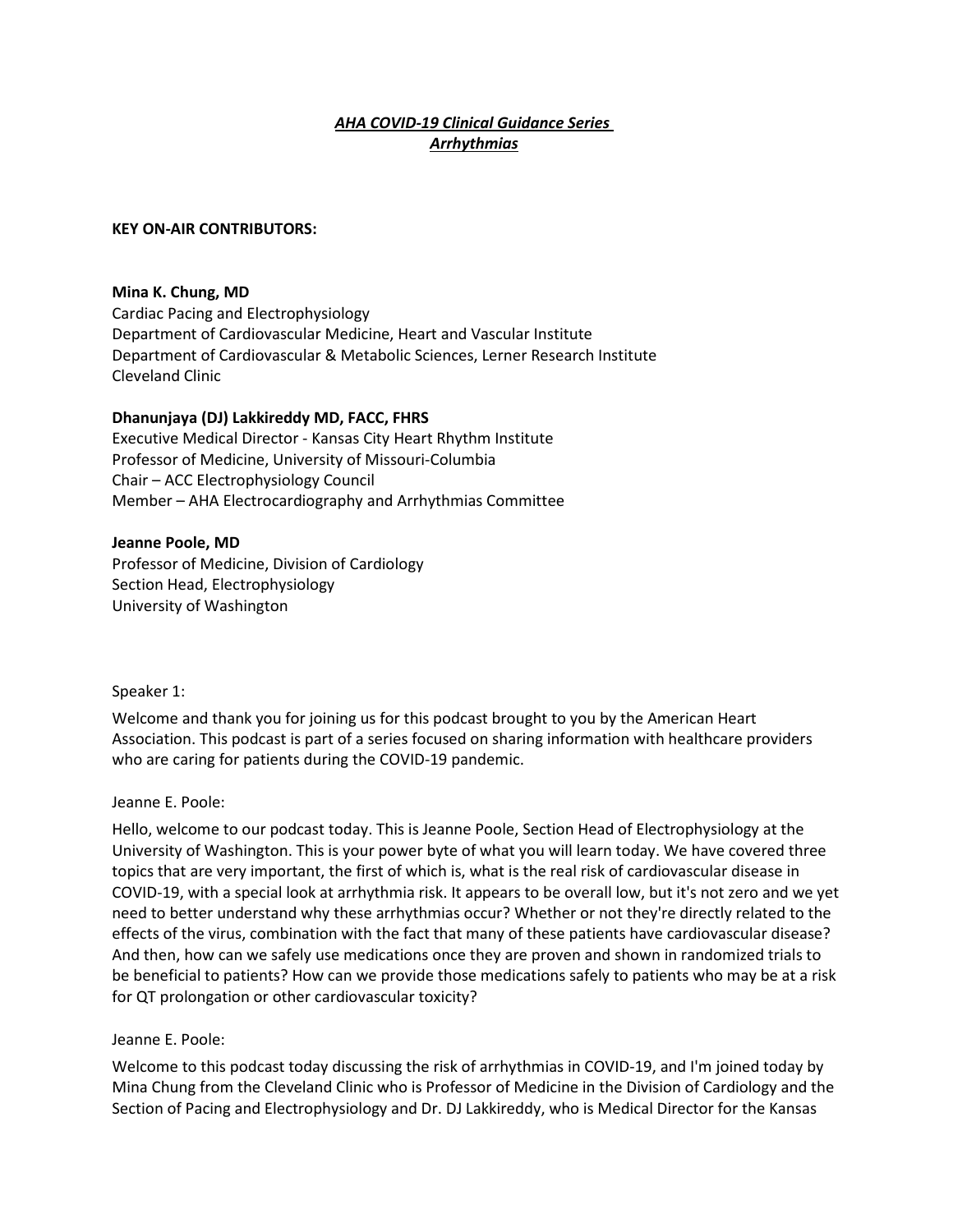City Heart Rhythm Institute. So we wanted to talk a little bit amongst ourselves and think a bit about the problem of arrhythmias in the COVID-19 disease process.

### Jeanne E. Poole:

Certainly, we were perhaps surprised that this has risen to such a visible concern. Early in the reports coming out of China, however, the Chinese were already stating that a significant proportion of patients up to 16 plus percent of patients were manifesting arrhythmias. And so, to understand better why this was, further reviews of those patients revealed that commonly troponin was increased, or in rare cases patients were having myocarditis. But it raised the concern that we might be actually dealing with significant cardiovascular events.

### Jeanne E. Poole:

So when you think about why that might be, specifically in terms of arrhythmias, I think about the fact that it could be due to the virus itself. We don't know that much yet, but we're learning more and more. There may be a direct effect of COVID-19 on being cardiotoxic or perhaps from its endothelial and cytokine storm effects.

### Jeanne E. Poole:

It also could well be due to the fact that a lot of these patients have high risk for cardiovascular disease and the presence of COVID-19 puts an extra cardiometabolic demand on these patients, that then could worsen their underlying cardiac disease and therefore, result in arrhythmias, both ventricular as well as atrial arrhythmias. And then I think the third issue really has to do with the potential for iatrogenic arrhythmogenesis from the use of drugs that might be cardiotoxic or pro-arrhythmic. So I wanted to turn to my colleagues now and see what they might have to shed light on in terms of thinking about the potential arrhythmic risks of COVID-19. Mina, you've been looking at this a lot, lately reviewing some of the literature, what are your thoughts about why we might be seeing arrhythmias and what's been your experience?

## Mina Chung:

Well, I think, Jeanne you've really summarized it well because there's an incidence of myocarditis, but also cytokine storm and there's a lot of research done on the impact of various cytokines and reduction of cardiac function and heart failure. So those kinds of events with just developing heart failure from the cytokine storm or direct viral invasion or myocarditis can certainly lead to arrhythmias of all sorts, atrial arrhythmias, as you said, and ventricular arrhythmias. And actually that initial report from China said that of people requiring an ICU, 44% had some sort of an arrhythmia. So I think it's multifactorial.

## Mina Chung:

And the other thing that had been concerning, especially early on, were these reports of people who had been semi-stable and then would suddenly decompensate. So there's also the issue with that as of whether or not there's some neurotropism to this virus. There are ACE2 receptors in the brain. ACE2 happens to be the receptor by which the spike protein on COVID-19 enters host's cells. So people have speculated that perhaps some of the late manifestations might have something to do with invasion of the brain and decrease respiratory drive and apnea and respiratory arrest and secondary arrhythmias. I don't know DJ or Jeanne, if you've seen any of that. I know Jeanne you're in a higher incidence area than we are in Ohio. So that might be.-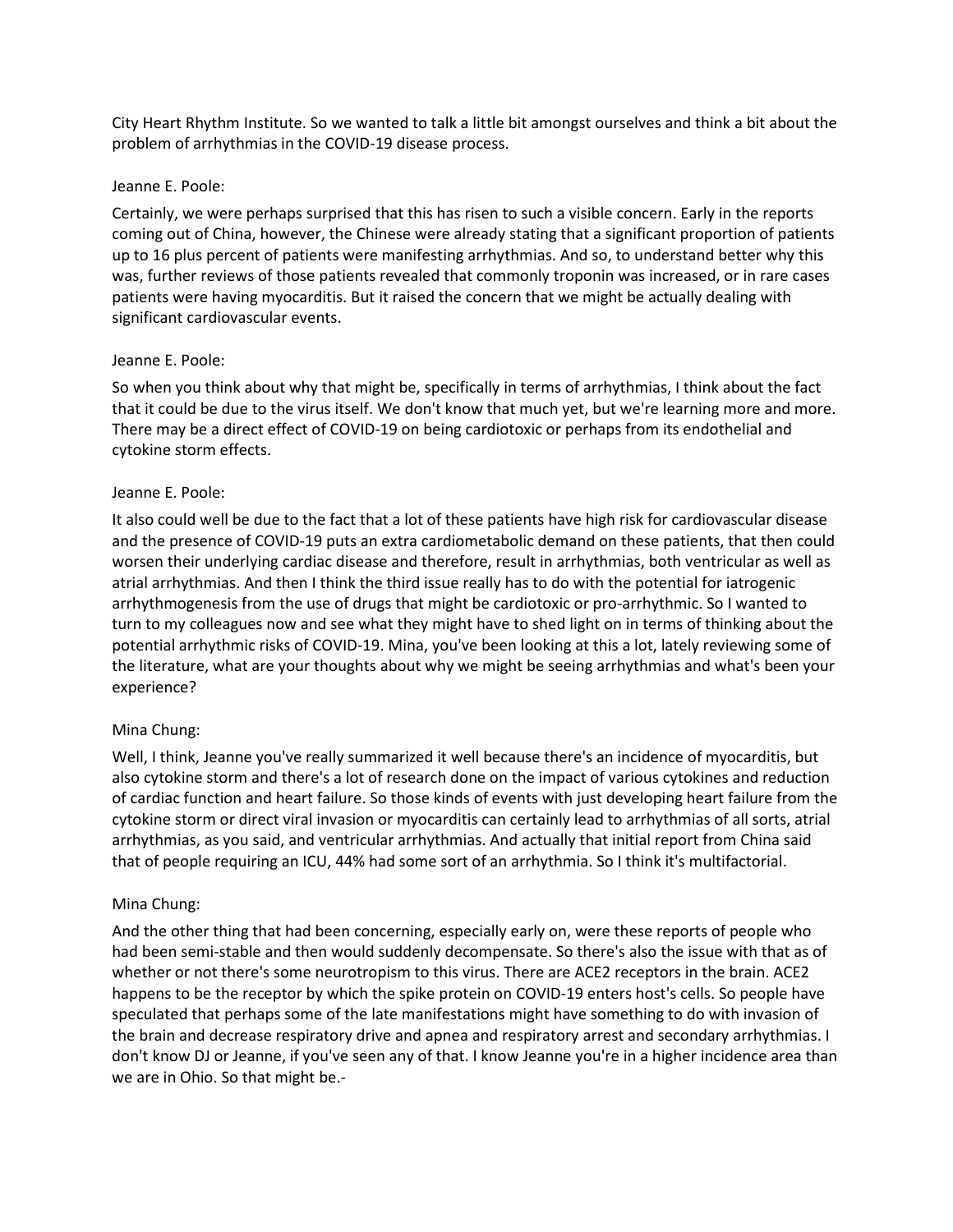### DJ Lakkireddy:

So, Mina, thank you. I think all of the mechanisms that you have outlined probably make sense. Some of our experience, we are putting out a large series of ventricular arrhythmia experience during the COVID time period with multiple institutions from the United States and Italy participating. We found that there was a general increase in incidence of arrhythmia. So we pooled all the patients who had COVID or suspected COVID PY status that came to the hospital with either ICD shocks and monomorphic nonsustained VTs and PVCs. If you really tease out the data, what is very interesting is the patients who have COVID positive status, presenting with cardiac arrhythmias, are the ones that do have a significantly higher level of troponins being positive. So just enough involvement of the myocardium to a much greater degree, whether it is direct myocardial injury and the cell necrosis or if it is microscopic capillary thrombosis induced by the COVID infection.

## DJ Lakkireddy:

You do find a significant amount of troponin bump in these patients. And what's incredible about this is that you're not going to see monomorphic VTs in this case. What are you going to see is mostly PVCs, nonsustained VTs, torsades, via RS interval type of a thing. But interestingly, mortality in these patients is primarily due to electromechanical dissociation and primary pump failure rather than ventricular arrhythmias. And then, we saw this other category of patients who all presented to the hospitals with ventricular tachycardia storms, VT storms, and most of these patients actually are known ICD patients who have a preexisting cardiomyopathy. And we were worried that all of these patients had COVID-19. So we treated them as PIs (primary immunodeficiency) , we isolated them. And then the tests come back to be negative, but all these patients have VT storms. I mean, you would be surprised that amongst all these hospitals, we have close to 40 plus VT ablations that were done during the COVID era, clearly suggesting that maybe the environmental stress or the physical stress of the COVID pandemic itself has resulted in VT exacerbations in these patients, which we ended up ablating and taking care of.

## DJ Lakkireddy:

So I think there is a clear cut dichotomy in the way these ventricular arrhythmias present. Depending on whether they are truly affected by COVID versus than they are in a COVID environment, but they are really not infected by the COVID virus. So I think there's a difference in how we should differentiate these people.

## Jeanne E. Poole:

Mm-hmm (affirmative). Well it's interesting in Seattle, we've seen what you've described. However, the frequency is actually quite low, at least what we think right now. I think time will better show us as we start to collect more data, especially on patients who are being discharged from the hospital, but we've seen all of what you've mentioned. We've had patients with atrial arrhythmias, frequent PVCs, very rarely patients with ventricular tachyarrhythmias. We've seen patients who probably fit into that latter category that you were talking about DJ in the COVID environment. Although in a few cases, patients have subsequently tested positive for COVID, but they clearly had an underlying primary cardiac event. And that makes you wonder about the interplay between COVID-19 and their underlying cardiovascular disease.

## Jeanne E. Poole:

When you look at some of the data that has come out of both New York, as well as Italy and their sudden death rates that are remarkably higher in this year, this COVID-19 experience, a timeframe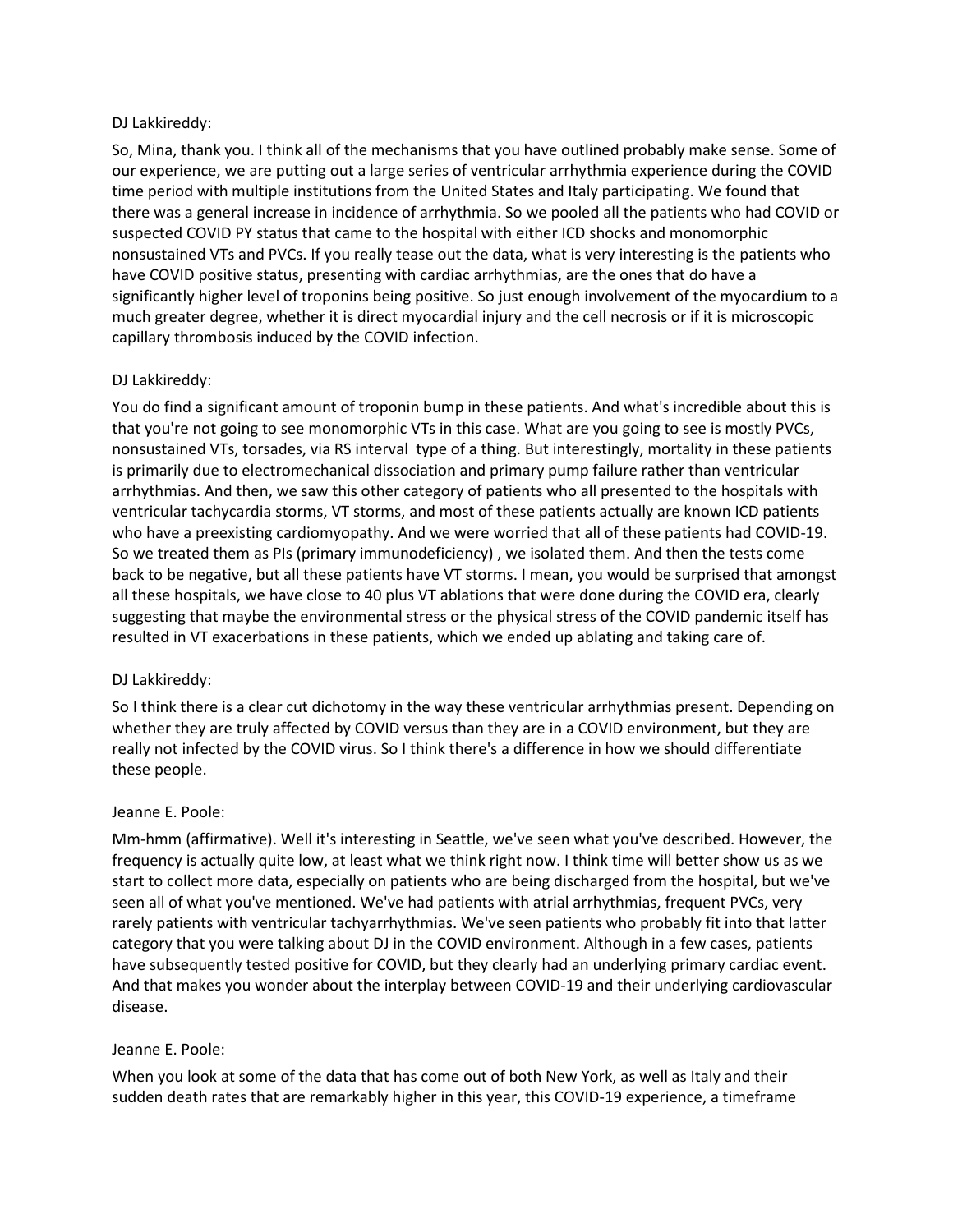compared to the year before. It'll be really interesting and very important to understand a lot more about those patients and whether or not the cardiac arrests were due to something like what I just described that interplay between COVID-19 and underlying cardiovascular disease. Is it because patients had delayed presentation to the hospitals because they were afraid to ask for medical help in the standard way? So there's a lot yet to be learned, but I would say that over all the arrhythmia risk in patients hospitalized with COVID-19 has been relatively low in the Seattle experience.

## Mina Chung:

I'm curious, have you seen bradyarrhythmias in AV block? I've heard that reported as well.

## Jeanne E. Poole:

We have had very little that's been documented. What I would say is that we are mostly looking at those kinds of events in the University of Washington system of hospitals. And so that doesn't reflect necessarily the experience of some of the other Seattle and Seattle metropolitan area hospitals.

## DJ Lakkireddy:

Perhaps the global survey of electrophysiologists across the world on the arrhythmia experience has been quite in line with what you said, Jeanne. So I think atrial fibrillation and atrial arrhythmias are relatively common that's to be expected when people have severe lung disease, the RDS (respiratory distress syndrome) type of scenario. And then PVCs followed by nonsustained ventricular tachycardia I think are also relatively common and primary pump failure and EMD interestingly was a lot higher than what you would anticipate in a typical wide syndrome. So I think that's something that's very unique about Corona.

## Jeanne E. Poole:

Yeah. I think this issue of patients who recover from their respiratory illness and are discharged home and then have sudden cardiac death is very disturbing. And as you've mentioned, in cases where monitoring, or there's first response rhythms that have been available, it may not be to a ventricular tachyarrhythmia. Well, Mina, what about the potential for iatrogenic arrhythmias and the havoc that we might cause in trying to help patients. This has certainly been a intense area of focus with quite a few reports coming out of literature now about the use of hydroxychloroquine, chloroquine, and azithromycin.

## Mina Chung:

Yeah, certainly those three drugs can prolong the QT, especially when used in combination, commonly hydroxychloroquine, and azithromycin, there are some other QT prolonging drugs that are used as well. Antivirals, lopinavir/ritonavir, tocilizumab and using fingolimod. But, mostly I think what people have been getting is hydroxychloroquine, plus/minus azithromycin. Now, whether or not those are effective or not, we're still waiting to see, may or may not be. But, we do have some experience where Larry Epstein and Moussa Saleh published their New York City experience in *Circulation AE* (Arrhythmia and Electrophysiology) recently. And they had 200 patients and actually showed that yes, QTC can go up, but they had no cases of torsades. These are people who, if you're in the hospital, you would be watching either with telemetry or some other means of QT.

## Mina Chung: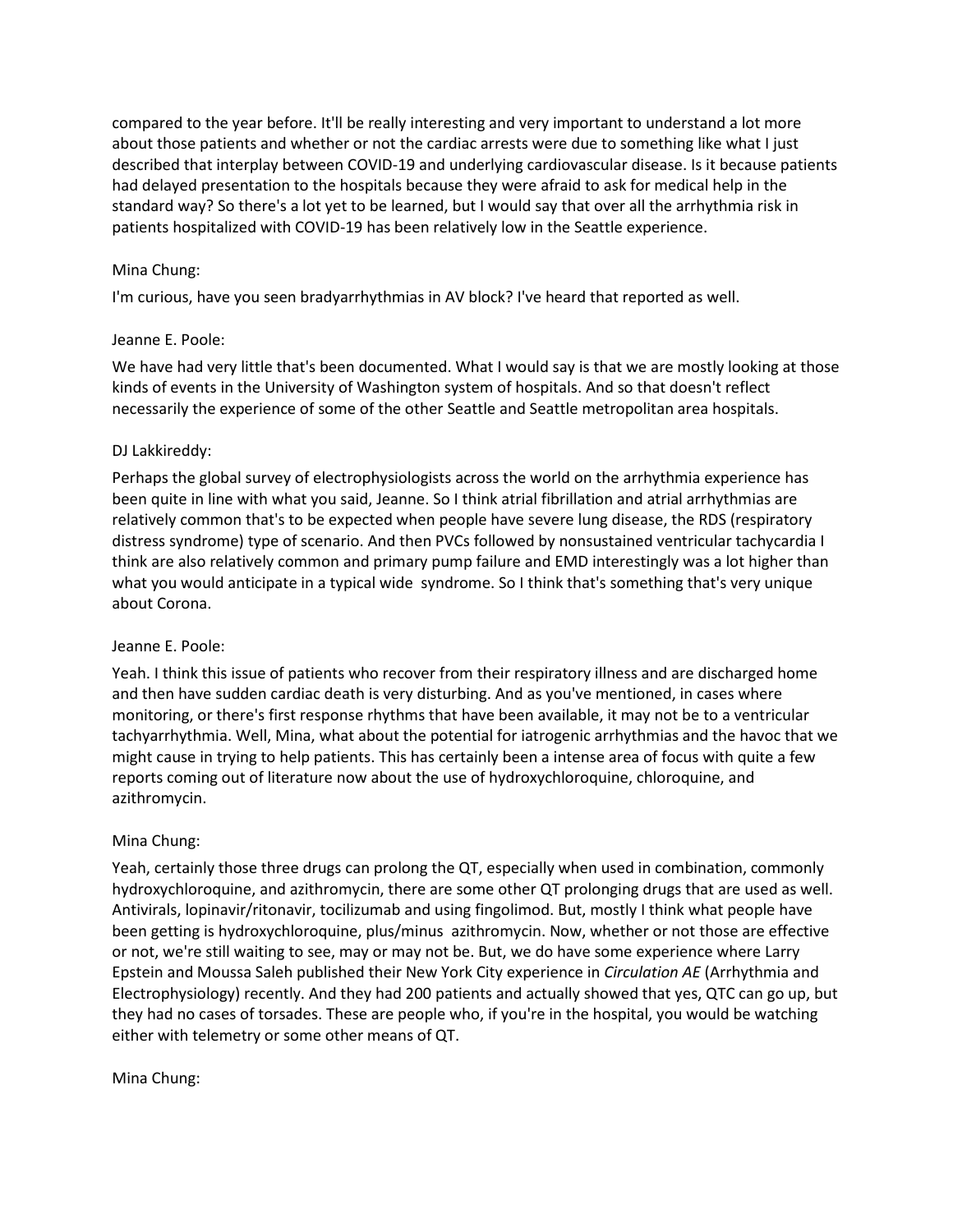And so there's some opportunity there to hold the medication. And in some cases they even use lidocaine to shorten. But clearly if you had the combination use of hydroxychloroquine, or chloroquine with azithromycin they had more QTC prolongation. But, I think in general, the use of hydroxychloroquine and chloroquine has been pretty widespread for malaria and been used presumably safely. But I think in these sick people and in conjunction with azithromycin, we have to be a little careful. The criteria for what to do when they're on it, such as with, how often do you check EKGs or monitoring. Those are issues in this time, because you want to minimize exposure of personnel and you have issues with contamination of your equipment. Some people have been using telemetry and adapting telemetry leads to be able to read QTCs and change in QTCs and some regions where COVID-19 has been overwhelming and you run out of telemetry space. Some of the MCOT (mobile cardiac outpatient telemetry) devices have been used as well.

## Jeanne E. Poole:

Okay. Let me ask you about the specific issue of how do you monitor patients safely? I'm speaking on inpatients now who are being treated with these medications, that became quite a huge issue for us in our hospitals. In terms of what EP (electrophysiologists) could recommend and assist the teams taking care of these patients, who were of course, very concerned about anything that would add exposure between the staff and the patients. So maybe you can let us know what your approach to this has been.

### DJ Lakkireddy:

So, I think avoiding doing EKGs on patients. If you don't have to do one, I think it's very reasonable. What we have done within the Health CA system. And also the Kansas City Heart Rhythm Institute, is if patients QT interval need to be monitored and they are COVID positive. And you really wanted to minimize exposure to these people. Then we have used the telemetry leads and when occasionally we have had scenarios where the patients actually had the KardiaMobile app already on their phones. So we actually were able to use the patient's phone to record those in a couple of cases. Even though it was an interesting way to do it. But I think the telemetry data is good enough to give us... It's not the perfect QTC interval that you could measure, but I think you could get by with it, given the situation.

## DJ Lakkireddy:

I think to me at this point, there has been a lot of hype about this rather than a true concern. I think that was primarily driven by some very early reports of, "Oh my God, there is going to be 30 plus percent of the people who are going to have bad ventricular arrhythmias," But in the reality seemed to be quite the contrary. So, having grown up in a tropical country like India, we used to give out chloroquine to people left and right, right, so. And I haven't seen anybody drop dead because of torsades or other arrhythmias. So that really makes you wonder if there are geographic and genetic differences in how people respond to chloroquine that I think has to be taken into consideration. Perhaps a lot of these patients that we're trying to put hydroxychloroquine on and chloroquine on are very sick, they have a very high comorbidity profile or renal function, hypoxia, electrolyte abnormalities. I think that picture is completely different than what we see in a routine outpatient prescription of a normal, younger people that we're prescribing hydroxychloroquine to, connective tissue disorder, or malarial prophylaxis or therapy. Right? So I think all of those points need to be taken note of.

## Jeanne E. Poole:

Yeah. I think you've made some really important points. I agree. I think that the fact that it's been used safely in otherwise healthy people, maybe it doesn't help us so much with COVID-19. This is a different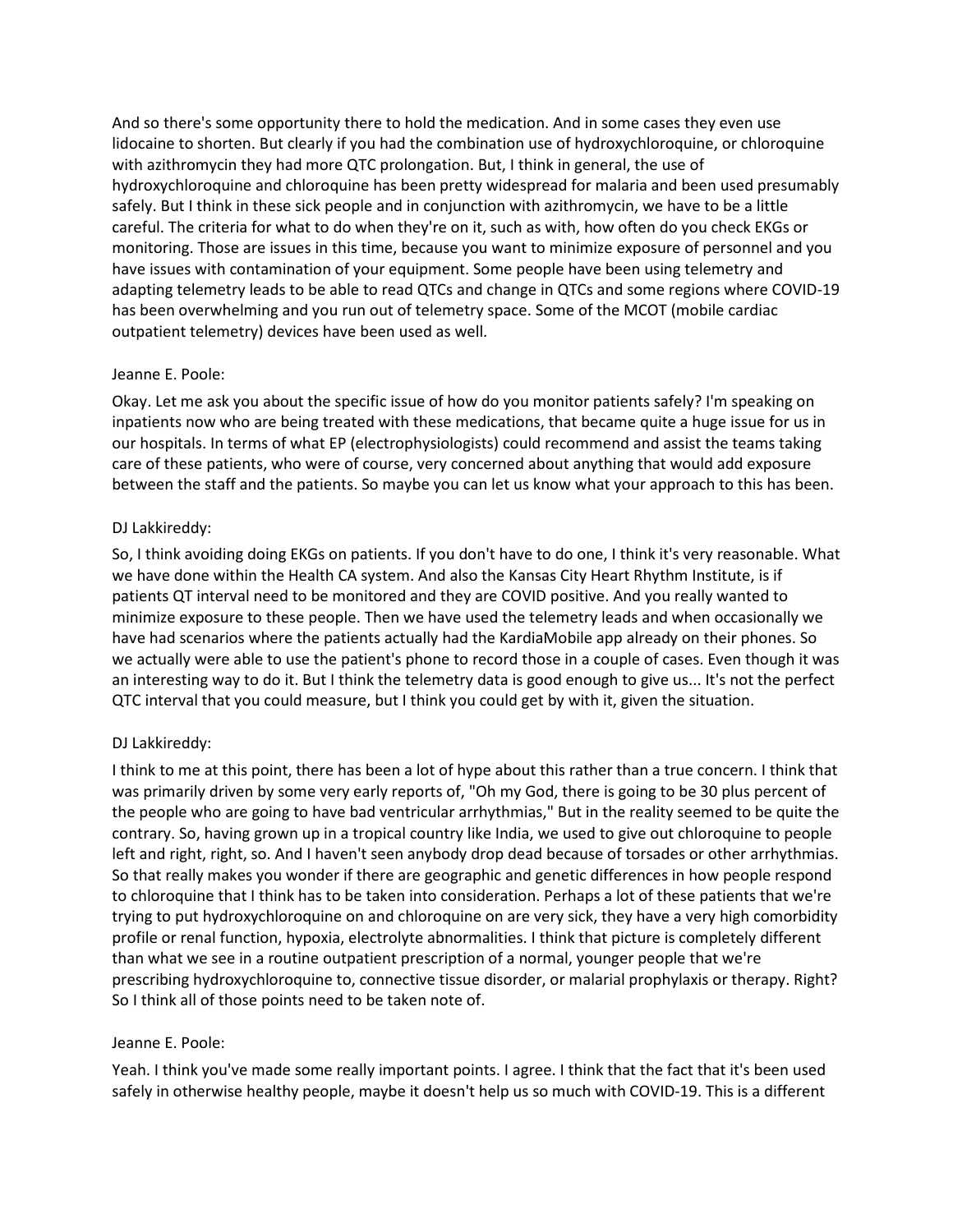situation. These are patients with high cardiovascular risk, but the data nevertheless is interesting that torsades has not actually been seen. QT prolongation, yes. Especially when you combined hydroxychloroquine plus azithromycin. I think that was something that clearly came out of some of these recent articles, including the one from NYU, and that the QT can stay prolonged for a few days, that's not surprising because of the half life. So, Mina what's your take from this in terms of, what do you think is the best way to think about this risk? And what should we be considering if hydroxychloroquine... well it is it is being used a lot in outpatients, we just don't have the same kind of data as we do from the inpatients. But how do you think this should be approached?

# Mina Chung:

Well, first of all, there are still a lot of issues about whether or not hydroxychloroquine, and azithromycin are effective. So if you're in a center like our center and the patients qualify for a clinical trial then actually the FDA said that we shouldn't be giving them hydroxychloroquine, that they should be in the clinical trial if they qualify for it. So I think there's still equipoise at this point, and we really need more data on whether or not to even use it. And if you have somebody who has a prolonged QTC over 500 or 550 milliseconds, or whatever your cutoff is with prolonged QRS or pacing or that kind of thing, then you have to really think long and hard about the risk benefit ratio. If they're on a monitor, it really is very regionally dependent in some cases, depending on what your resources are for monitoring. And I think if you are going to use it and you're concerned about what the baseline QTC is then by all means get the EKG at baseline. You can consider getting an EKG after a couple of doses or just using telemetry. And I think, one of the big unknowns is what about the outpatients, right? And should we be monitoring them in some form? And that is-

# Jeanne E. Poole:

No, I agree it's critical because you know, it is being used out there. We are at the University of Washington. Well, not me, the infectious disease folks are leading the outpatient hydroxychloroquine and the combination of hydroxy plus azithromycin, it's a placebo control trial. That's sponsored by the Gates Foundation and those patients are all being monitored. So I think that... I agree with you. I think that having the randomized clinical trials is what's most important. And I do think that there's also a take home message in general from having gone through this experience, which is that, patients receiving QT prolonging drugs need to be considered carefully, need to look at the other medications that they're taking.

## Jeanne E. Poole:

And, this hopefully we'll highlight that for people who maybe don't always think about the patient's antidepressant medication or antipsychotic medication, or all these other medications that can prolong the QT interval, that really safety has to be the first concern for patients.

## Jeanne E. Poole:

Well, I'd like to change topics a little bit, because as electrophysiologists, we've had a little bit of a surreal experience over the last several months in terms of how do we manage our patients? How do we take care of them? How do we get them into the electric physiology laboratory? And I know that both of you are involved in the COVID-19 Task Force. That is a consensus between the major scientific organizations. And so I'd like to hear what your thoughts are on, how do we get back to normal? What are the positions that we should implicate in terms of continuing to think about safety, yet, be able to provide our patients with their necessary services. DJ, do you want to lead off on that?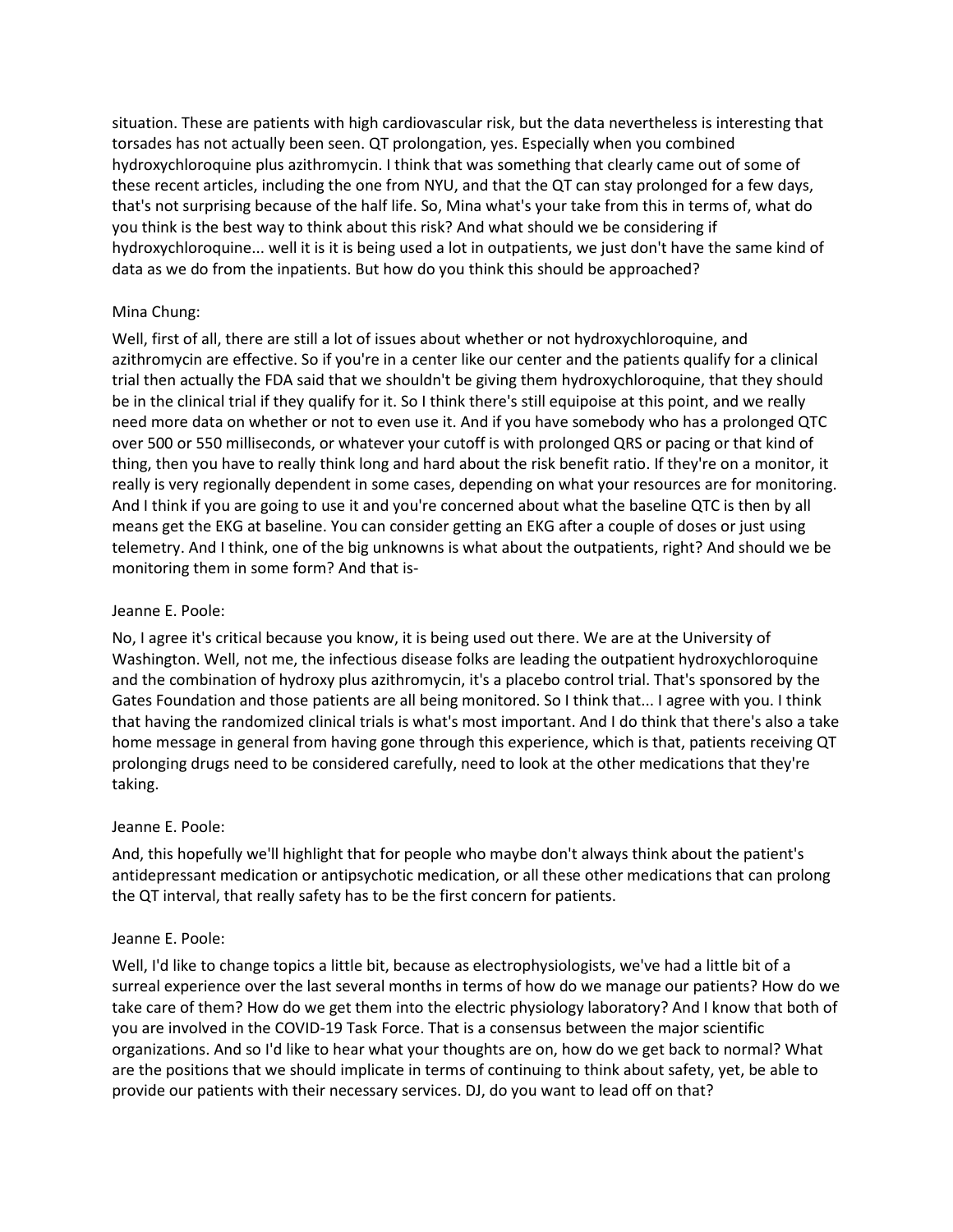### DJ Lakkireddy:

Yeah absolutely, Jeanne. So I think it's a very important question that I think everybody have started asking. We were quick to respond to this pandemic and shut down anything that is non-essential so that we can protect our patients and protect our healthcare personnel and conserve resources for what we have been going through. But then again, to your point, the world just cannot shut out forever. And we have to figure out a way of how to rise from the ashes if you may want to call it, and how do we do that, right? So I think the way I look at this is we've got to really have a better sense of understanding of the severity of the disease burden in that geographic area... Any geographic area, that one lives in. And you've got to really figure out, is this a higher prevalence and incidence area, or is it a medium prevalence and incidence or a low prevalence and incidence.

## DJ Lakkireddy:

And that would give you a ground level of understanding of how the disease process is going to really impact operationally and what you intend to do. Then the second part to this puzzle is does your facility have adequate resources to really deal with not only deal with the ongoing COVID crisis, but have the ability to really create a microcosm of relative COVID, safe environment in terms of the lab space or the PPEs or other resources that this intense process is going to require. And then the third and the most important of all of this is our capabilities for testing, right? That was the biggest bottleneck that we faced in the United States compared to countries like South Korea or Taiwan, or Singapore, for that matter. They're all relatively smaller countries, so they can do a lot of these things a lot faster than us.

### DJ Lakkireddy:

And they have been a shining example of how they have effectively leveraged aggressive testing in order to resume life back to near normal. And do we have those capabilities here? I think we have done a reasonably good job in wrapping up our supply chain. But I think a lot of times there's a significant amount of discrepancy in access to the testing in different places. So one has to be able to test the patients. What kind of testing are you able to offer to people? Can you get a PCR test on everybody or what you have is only a serologic testing? And so understanding the limitations of both the PCR testing and the serologic testing, interpreting it, and how do you really apply it to both your healthcare teams and patients as you slowly bring them back into the fold? I think it's an important question that one has to keep on mind.

## DJ Lakkireddy:

And then the fourth one is creating a nice process with effective communication at all levels, starting from the healthcare teams to the administrators, to the community in general, and then the patients and creating this care continuum that is effective. I think is going to really play a role in that. So if we take these basic principles and apply them to create your own reboot program at each institution, and applying the general guidelines from CDC, regional, statewide and your institutional policies along with it. I think would be able to help anybody to recreate a safe pathway. So that's kind of what I think people should do.

Jeanne E. Poole: Mina do you have any thoughts on this?

Mina Chung: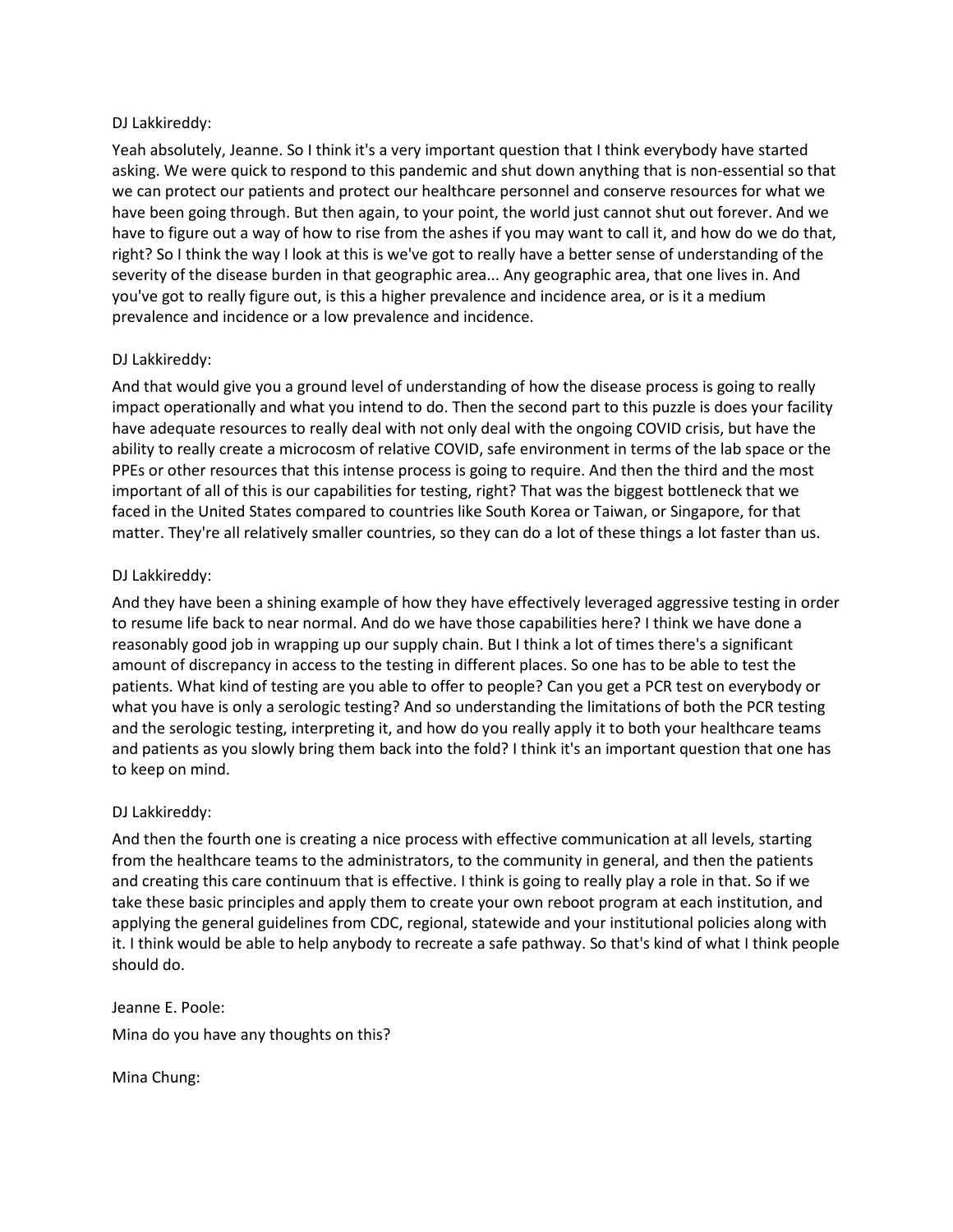Yeah. I think, first of all, as we all are facing opening up. We have to be agile and be able to model and follow incidence, look at testing. In order to see whether or not this is causing a second wave. And, that could be just as devastating to then have to re-close down again. So I think it's important to have the capacity to do the analytics. To be able to figure out where you are in terms of your PPE, your resources, out. Because it's possible that we could be opening up and then have to shut down again. We have to increase the confidence of our patients to come back. And I have to say that here in our hospital we have hand sanitizer everywhere. Everybody is wearing a mask. We have cloth masks, we've instituted that.

# Mina Chung:

And so, DJ's point about a relative COVID safe area, for bringing people in, everybody coming in for procedures, cardioversions, or otherwise, even a stress echo, they're being told they have to get tested ahead of time. We've been lucky to have the capacity to ramp up to be able to do that. So we've started that and we'll probably start routinely in sampling healthcare workers and the population. So there are a lot of pieces to this reboot and hopefully we can avoid second waves. A lot of it, we are going to depend on our regional state leadership as they hopefully ramp up slowly, so we can watch to see what the effect is.

## Mina Chung:

But, I think the other thing is perhaps hasn't been talked about as much is contact tracing. One of the things that other countries have done better than us is really institute contact tracing using cell phones and that kind of technology. And it can be done with privacy in mind. And, to at least let you know, if you got near somebody who was COVID positive, that could affect things. So hopefully we'll see more of that come to pass.

## Jeanne E. Poole:

Well, the principles very much are the same as what the entire country and world for that matter are talking about in terms of being able to open up the economy and people getting back to work safely. In our cases, it's not only keeping the staff and workers safe, but very importantly, keeping our patients safe. And as you both mentioned, providing them an environment that they feel safe to come to. Because again, we don't want to have patients who are not getting care in a timely fashion and it ends up causing them to have a greater burden of disease or have any declination in their cardiac status. So all of these issues that you all have outlined in the reboot are really very important and it would be very helpful to have that in a nice way that the rest of us can refer to and see how we can apply to our own situations. So, any final thoughts from any of you on any of the topics that we've talked about today?

## Mina Chung:

I want to thank DJ for leading the way in terms of these documents coming out. In terms of as we ramped down and he really took the lead for that document and also on rebooting.

## Jeanne E. Poole:

Yes, I thank you also, DJ. In that case, I would like to hear if you have any final thoughts or further wisdom for the audience?

## DJ Lakkireddy: